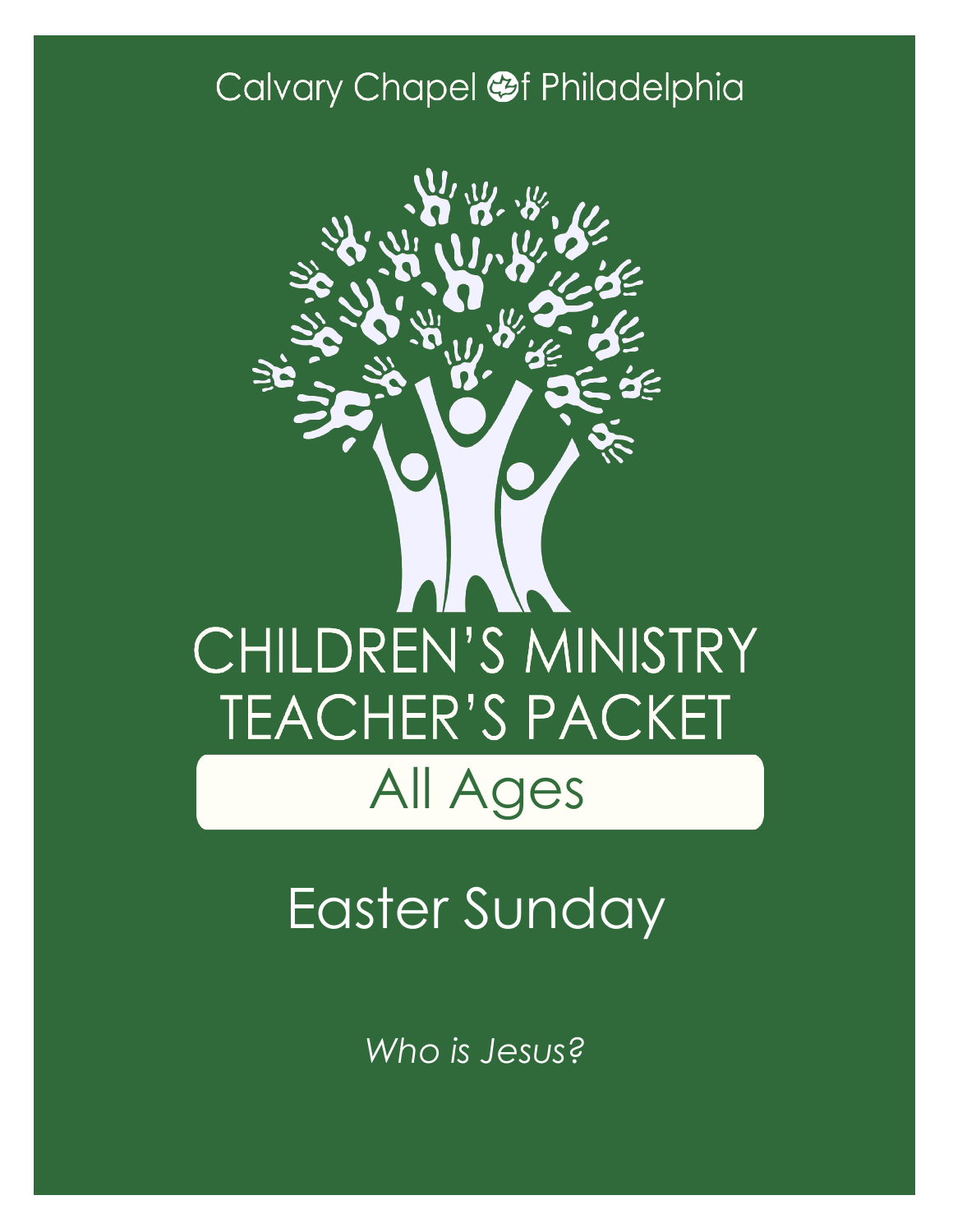### Who is Jesus?

The Objective is the key concept for this weeks lesson. It should be the main focus of the study

These are the key verses that you will find helpful in teaching your study this week. The "Main passage" is the basis of the study, where the other verse support the objective of the lesson.

There is a memory verse for the students that relates to every study. If a student can memorize the verse for the following week you may give them a prize from the "reward box" found on your cart.

An introductory activity or question that will settle the class, draw their attention to the study and prepare their hearts for God's Word.

**Objective This lesson will present the Gospel and the importance of our response by looking at the responses people had to Jesus when He was on the cross.**

### **Key Verses**

Mark 15:15-39; 16:1-14—Main Teaching Passage Mark 14:43-15:14 (Background) Matthew 26-28; Luke 22-24; John 18-20 (Parallel Passages) Mark 8:27-29 Romans 10:9

### **Memory Verse** - John 20:31

"But these are written that you may believe that Jesus is the Christ, the Son of God, and that believing you may have life in His name."

### **Hook**

Read Mark 8:27-29. In the story, Jesus asks Peter, "Who do you say that I am?" Ask the students who they think Jesus is.

We are going to see today that the question, "Who is Jesus?" is the most important question we will ever answer. In today's story, several people will show what they think by the way they act. Let's see if we can figure out if they really know who Jesus is.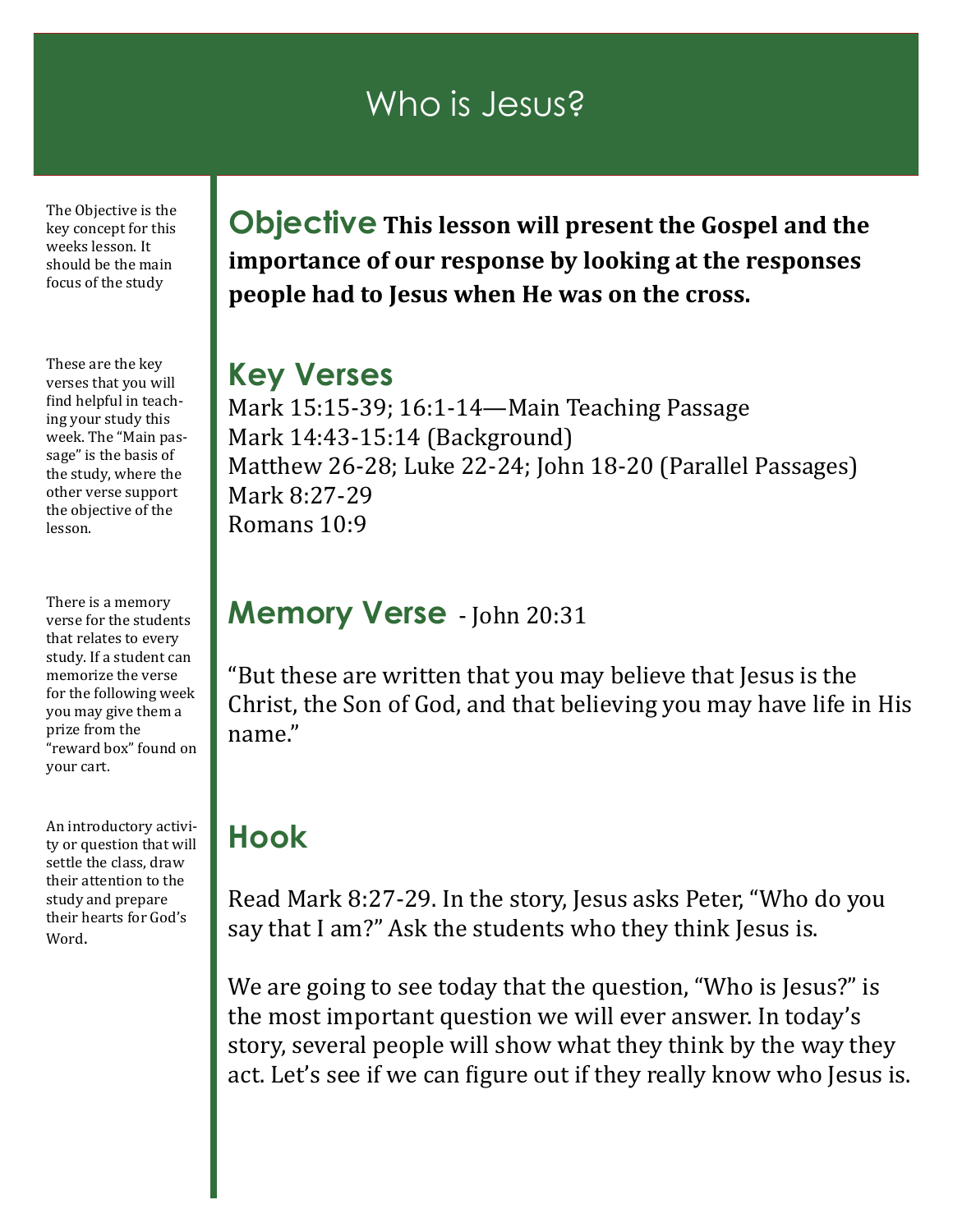What does the Bible say? This is where we will read a passage or series of passages that teach on the subject of the day.

BOOK

For today's study, our focus will be on the different reactions that those who watched the crucifixion had. As there will be some who are at church for the first time, inform them that a long time ago, God sent His Son Jesus to live on the earth. Jesus lived a perfect life, but the Jewish religious leaders were jealous of Him. They captured Him and took Him to Pilate the governor who (unwillingly) sentenced Him to death.

During the crucifixion sequence, Mark shows us how those around Jesus reacted to Him. Mark 15:16-20 show that the Roman soldiers made fun of Jesus. They clearly did not realize who He was. Since the Jews said He claimed to be king, they treated Him like a defeated king, giving Him a crown of thorns. After the taunting, they brought Jesus to the place He would be crucified and hung Him on the cross. Verses 29-32 tell us that while on the cross, those who watched also mocked Him. They challenged Him to come down from the cross and pointed out that He saved others but could not save Himself. Even the two men who were crucified on both sides of Him made fun of Him (but Luke tells us that one of them ended up getting saved). Just like the soldiers, the religious leaders did not see Jesus for who He truly was. After Jesus cried out and died, the Roman centurion (soldier) standing beside Him said, "Truly this man was the Son of God." On the third day, we see in Mark 16:1-14 that Mary Magdalene and some others went to the tomb where He was buried, only to discover that the tomb was empty. Because He had no sin, Jesus had risen from the dead, proving that the centurion was right: Jesus is the Son of God!

The interpretation/ exegesis of the passage. What does this passage mean? How does this passage apply to my life?

 $LOOK$ 

In Mark 8:27-29, Peter responded to an important question: who is Jesus? Peter answered that Jesus was the Christ, which means that He was the King God promised would save mankind. In the story of the cross, we see many of the characters answering this question too. The soldiers did not think He was a true King. In fact, they made fun of Him and treated Him like a false king. Likewise the crowds and the Jewish religious leaders thought He was a false savior. They challenged Him to prove that He was the Savior by coming off of the cross. Neither the soldiers nor the crowds believed that Jesus was the Christ. However, one character saw Jesus for who He truly was. When the centurion saw Jesus' death, he declared that Jesus was the Son of God. On the third day, what the centurion said was proven true. Jesus rose from the dead, showing that He was no ordinary man, but that He was the Savior, the Son of God.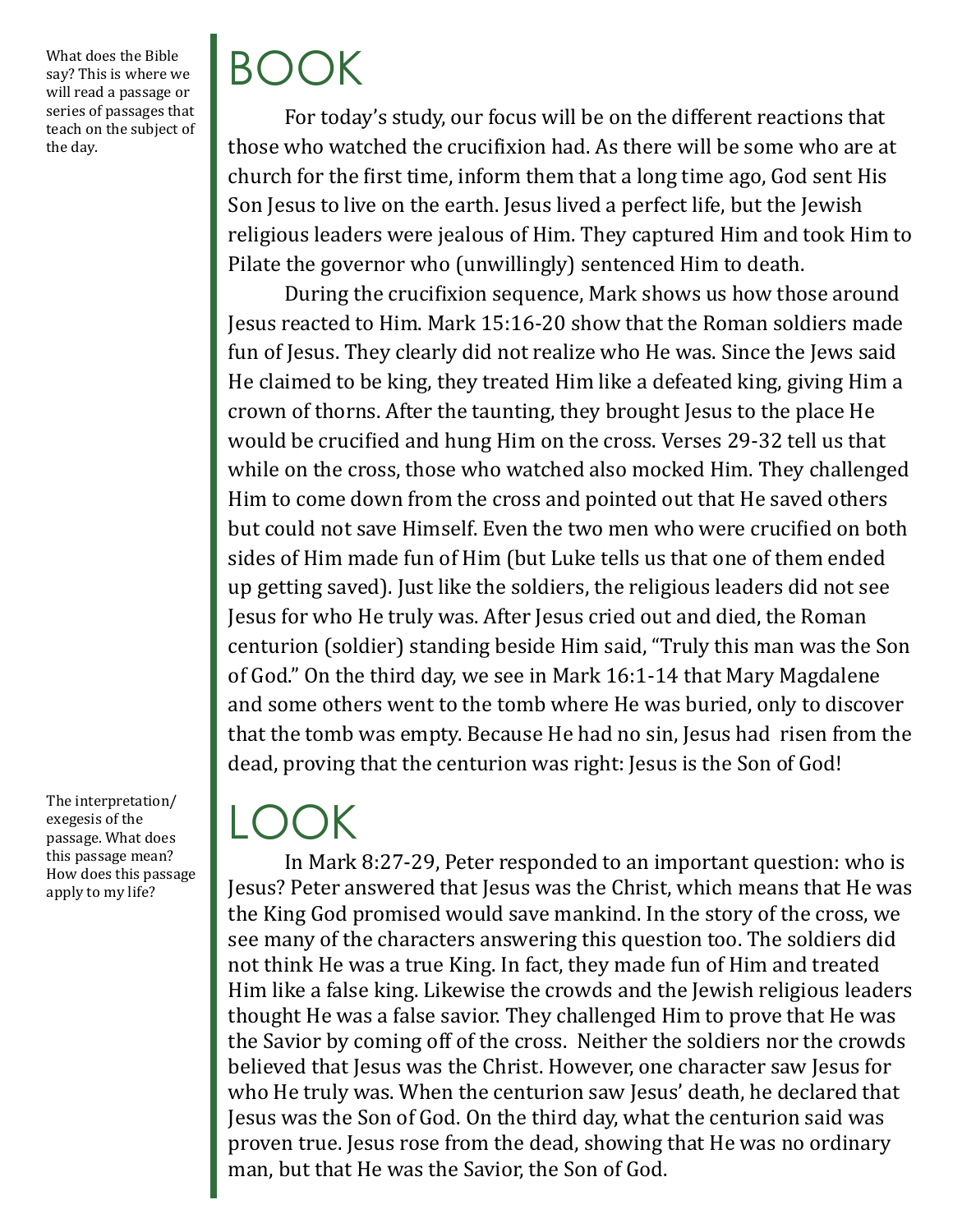## LOOK (Continued)

So what does it mean that Jesus is the Christ, the Savior? Jesus came down from heaven to earth to save us from sin and death. Sin and death are the two great enemies that man has never been able to overcome. Every person has sinned against God by disobeying His law. We have all lied, cheated, stolen, and loved other people and things more than Him. All disobedience deserves a punishment, and the punishment for sin is death—not just physical death, but eternal separation from God. However, God did not want to be separated from us, so He sent His Son to earth. Jesus lived a perfect life but was crucified as a criminal. On the cross, He took the punishment of sin for us, defeating sin. Yet because He had no sin, death had no hold on Him and He rose again from the dead, defeating death. He now offers us victory over sin and death if we trust Him as Savior and Lord of our lives.

The most important question we will ever answer is the one the people in our story today answered: who is Jesus? Will we disbelieve like the soldiers and crowds, or will we trust that He is who He said He is like the centurion? To receive His promise of victory over sin and death, all we have to do is confess that He is the Lord (master) of our lives and believe that God raised Him from the dead (Romans 10:9).

# TOOK

Offer the students and opportunity to ask Jesus to be their Lord and Savior.

As a class, memorize John 20:31.

Review the lesson by going through each of the characters and asking if they were right about who Jesus was.

**Pray:** Praise Jesus for His sacrifice on the cross and worship Him for rising again from the dead.

Parent Question: What does it mean that Jesus is the Christ?

What is my response to this passage of Scripture? How should my life change according to what this passage teaches me? What are the practical things I can do throughout the week to make this true in my life?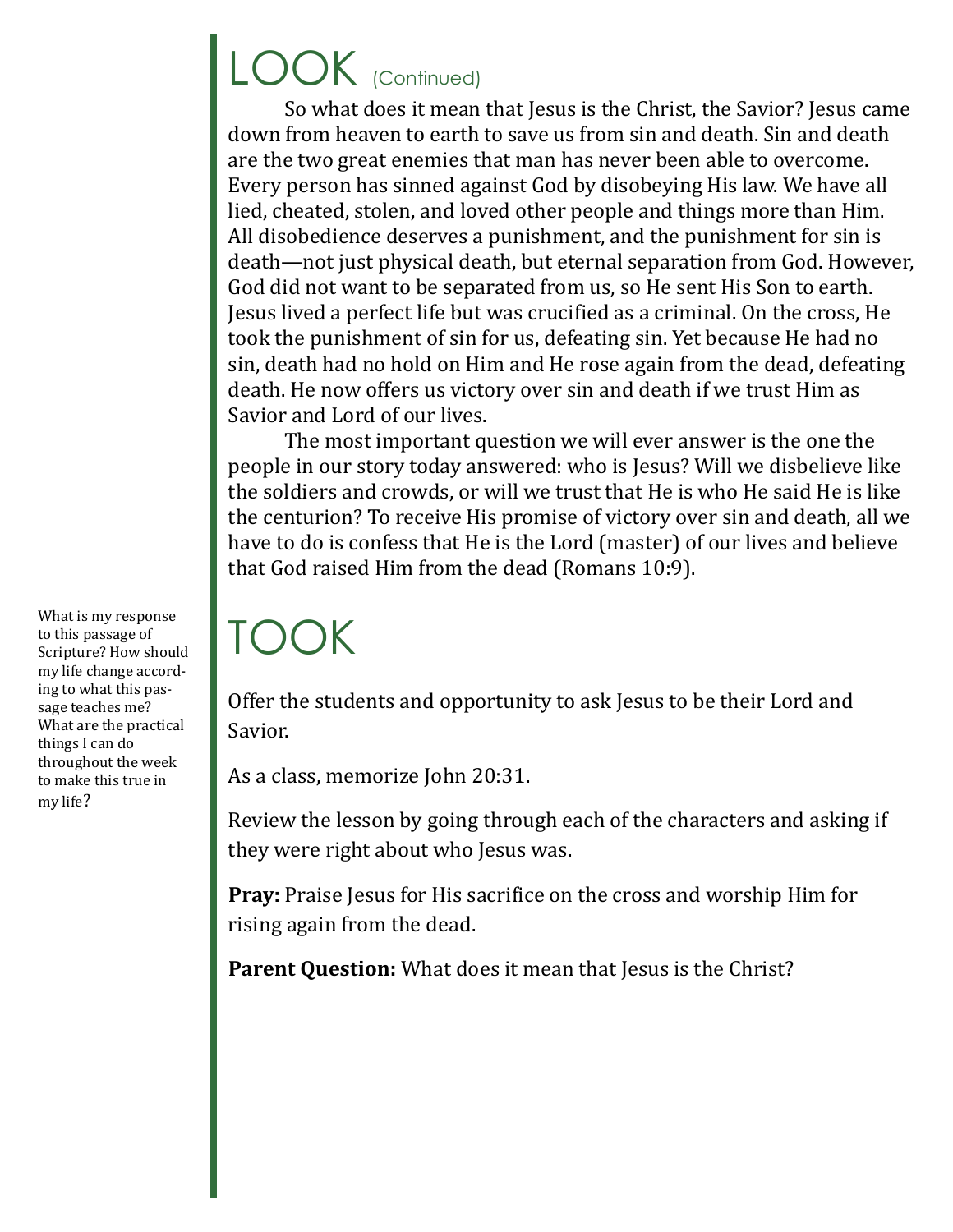# FURTHER STUDY

### **Commentary on Mark 15:16-41 by David Guzik**

#### *The Crucifixion of Jesus*

B. Jesus' humiliation and death.

1.  $(Mar 15:16-20)$  $(Mar 15:16-20)$  Jesus is beaten and mocked.

Then the soldiers led Him away into the hall called Praetorium, and they called together the whole garrison. And they clothed Him with purple; and they twisted a crown of thorns, put it on His *head*, and began to salute Him, "Hail, King of the Jews!" Then they struck Him on the head with a reed and spat on Him; and bowing the knee, they worshiped Him. And when they had mocked Him, they took the purple off Him, put His own clothes on Him, and led Him out to crucify Him.

a. **Clothed Him with purple … twisted a crown of thorns**: A king of that day would often wear a purple robe and a gilded wreath of leaves. The rag of purple and crown of thorns was a mockery of this common practice.

i. "It was probably a scarlet military cloak, 'a cast-off and faded rag, but with color enough left in it to suggest the royal purple." (Wessel)

ii. Like Jesus, Christians have always been **mocked**. Graffiti on the walls of Pompeii pictures a Christian kneeling before a donkey hanging on a cross and says underneath, "Anaximenes worships his God."

iii. "Then, again, it is quite clear that *we ought not to care about scorn*. Scorn! Let us scorn scorn. Does the world laugh at us? Let us laugh at the world's laughter, and say to it, 'Dost thou despise us? It is not one half as much as we despise thee. Our fathers despised thy sword, O world, thy dungeons, thy racks, thy gibbets, thy stakes, and dost thou think that we shall tremble at thy scoffs, and jeers?'" (Spurgeon)

b. **And began to salute Him, "Hail, King of the Jews!"** It was common to greet the Roman emperor with the cry, "Hail, Caesar!" (*Ave Caesar!*) These mockers twisted this into **Hail, King of the Jews!**

c. **Then they struck Him**: From [Matthew 27:29,](https://www.blueletterbible.org/kjv/matthew/27/29/s_956029) it seems that the soldiers first gave Jesus the **reed** - a stick to hold as if it were a royal scepter; then they grabbed it from His hand and hit Him in the head with it, adding great insult to all their injury to Jesus.

i. We should expect that the Roman soldiers were tense during the Passover season, because it was time of messianic expectation among the Jews and riots were likely. Mocking and beating a bruised, bleeding, exhausted man provided a few moments of stress-relieving entertainment.

ii. **Bowing the knee** was a standard act of respect to any king. Instead of giving the normal kiss of warm respect, they **spat on Him**. **Spat on Him** is better translated *kept spitting on Him*.

iii. "See that scarlet robe; it is a contemptuous imitation of the imperial purple that a king wears … See, above all, that crown upon his head. It has rubies in it, but the rubies are composed of his own blood, forced from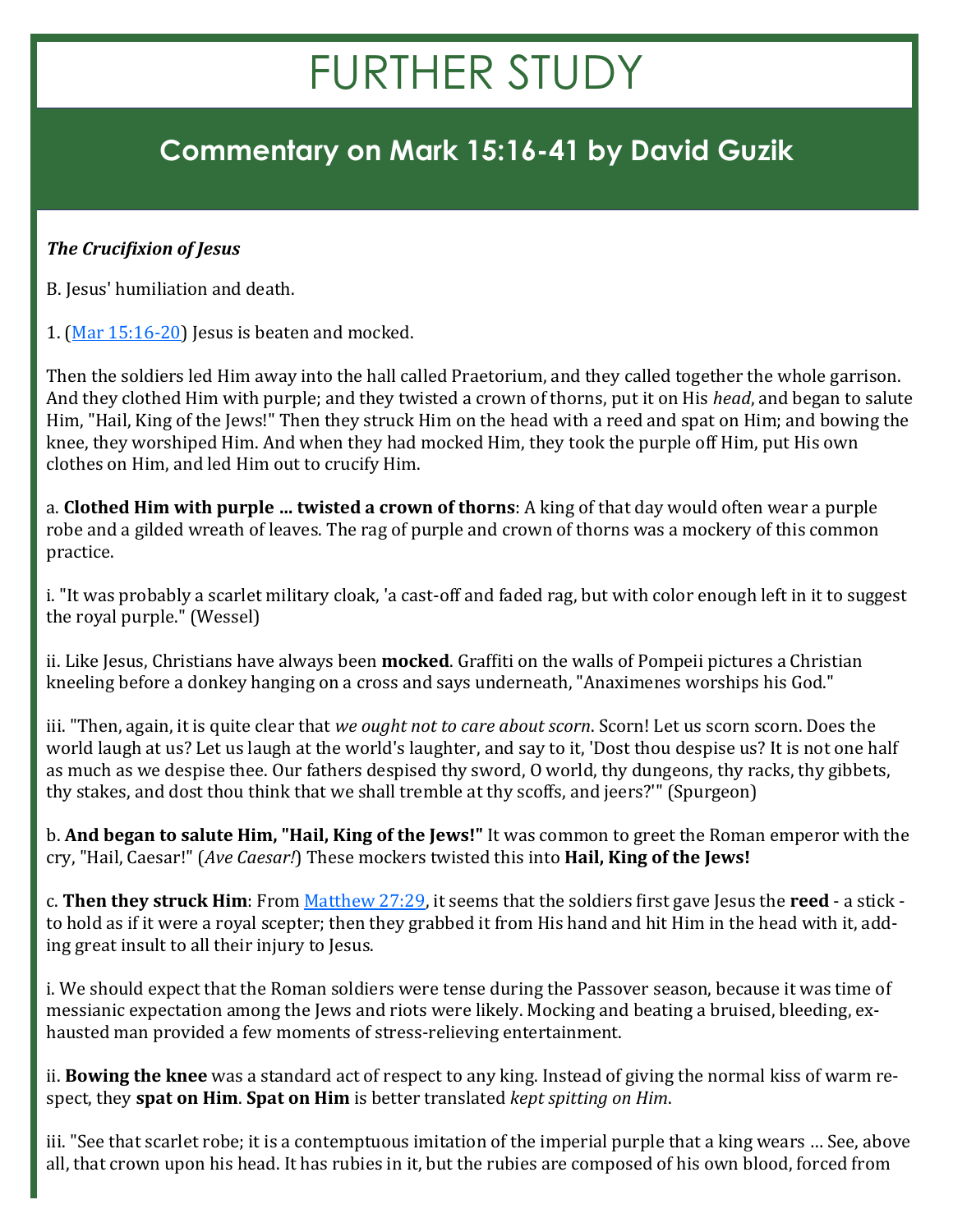his blessed temples by the cruel thorns. See, they pay him homage; but the homage is their own filthy spittle which runs down his cheeks. They bow the knee before him, but it is only in mockery. They salute him with the cry, 'Hail, King of the Jews!' but it is done in scorn. Was there ever grief like his?" (Spurgeon)

d. **Led Him out to crucify Him**: After a scourging, a man to be crucified was forced to march in a parade, led by a centurion on horseback and a herald who shouted the crime of the condemned. This was Rome's way of "advertising" a crucifixion, and to make the people afraid of offending Rome.

i. This procession is the very thing Jesus was referring to when He asked people to *take up your cross and follow Me* [\(Mark 8:34\)](https://www.blueletterbible.org/kjv/mark/8/34/s_965034).

2. ([Mar 15:21](https://www.blueletterbible.org/kjv/mark/15/21-23/s_972021)-23) Jesus is led to Golgotha (in Latin, *Calvary*).

Then they compelled a certain man, Simon a Cyrenian, the father of Alexander and Rufus, as he was coming out of the country and passing by, to bear His cross. And they brought Him to the place Golgotha, which is translated, Place of a Skull. Then they gave Him wine mingled with myrrh to drink, but He did not take *it*.

a. **To bear His cross**: As Jesus was led away for crucifixion, He was - like every victim of crucifixion - forced to carry the beams of wood He would hang upon.

i. The weight of the entire cross would typically be 300 pounds. Typically the victim carried only the crossbar, which weighed anywhere from 75 to 125 pounds. When the victim carried the crossbar, he was usually stripped naked and his hands were often tied to the wood.

ii. The upright beams were often permanently fixed in a visible place outside of the city walls, beside a major road. Many times before this day, Jesus probably passed by the very upright He would hang upon.

b. **They compelled a certain man**: It was the custom of the Romans to make the condemned criminal bear the cross, but in this case Jesus was simply too weak to carry it. They preferred to keep the victim alive until he was crucified, because a public crucifixion was good "advertising" for Rome. When Jesus fell under the weight of the cross, no Roman would help Him carry it. The centurion had the right to compel a local Jew to help carry it, but it would have been an outrage that might lead to uproar or riot. The best solution was to make a stranger carry the cross, so they found a foreigner (**Simon** from Cyrene in North Africa) and made him carry Jesus' cross.

i. No doubt, Simon was visiting Jerusalem as a Passover pilgrim from his native land (some 800 miles away, on the other side of the Mediterranean Sea). He knew little if anything of who Jesus was, and had no desire to be associated with this Man who was condemned to die as a criminal.

ii. Yet, the Romans were the law, and Simon was not given a choice - **they** *compelled* **him to bear His cross**. Perhaps he was chosen because his skin may have been black, and he was more conspicuous in the crowd. We are often blessed by the things we are **compelled** to do. Simon did not want to carry this cross, and probably resented it terribly when he was asked. Nevertheless, it probably became the most special and memorable moment of his life.

iii. **Father of Rufus**: Apparently Rufus was known in the early church and was himself a Christian. If this **Rufus** is the same one mentioned in [Romans 16:13,](https://www.blueletterbible.org/kjv/romans/16/13/s_1062013) we can surmise that Simon came to know what it really meant to take up one's cross and follow Jesus. We may know that his sons became leaders among the early Christians.

iv. "His name was Simon: and where was that other Simon? What a silent, but strong rebuke this would he to him. Simon Peter, Simon son of Jonas, where wast thou? Another Simon has taken thy place. Sometimes time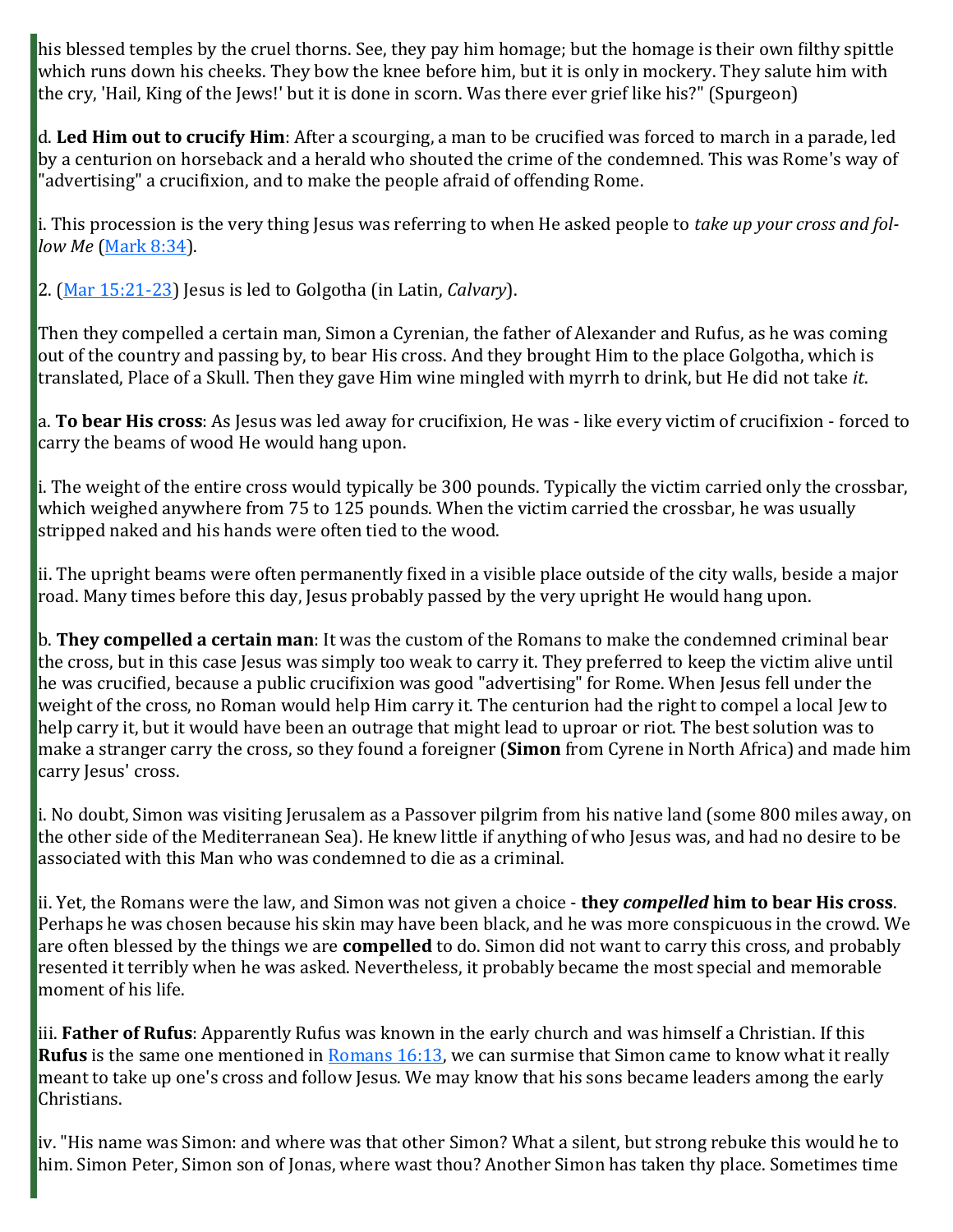Lord's servants are backward where they are expected to be forward, and he finds other servitors for the time. If this has ever happened to us it ought gently to rebuke us as long as we live. Brothers and sisters, keep your places, and let not another Simon occupy your room." (Spurgeon)

c. **They brought Him**: [Mark 15:20](https://www.blueletterbible.org/kjv/mark/15/20/s_972020) says they *led Him out to crucify Him*. By [Mark 15:22](https://www.blueletterbible.org/kjv/mark/15/22/s_972022) the situation has changed: **they brought Him to the place Golgotha**. Jesus could walk when He left His trial before Pilate, but before He reached Golgotha He could hardly walk - they had to *bring* Him.

i. "It would appear that Jesus was so weak through the strain of the last few days, and the scourging, that he was unable to walk, not to speak of carrying His cross. He had to be borne and the sick were borne to Him [\(Mark 1:32\)](https://www.blueletterbible.org/kjv/mark/1/32/s_958032)." (Bruce)

ii. "These two words are just a little window on the supreme physical exhaustion of the Saviour in this the greatest hour of His agony. You see, when He left the Praetorium they were leading Him; when they came to Golgotha they were bearing Him." (Morrison)

d. **To the place Golgotha**: There was a specific place outside the city walls of Jerusalem, yet still very close, where people were crucified - and where Jesus died for our sins, where our salvation was accomplished. It was the **Place of a Skull**; it was the place where criminals were crucified.

i. Where was **Golgotha**? We know that it was outside the city walls, and that it was associated with "the skull." The Church of the Holy Sepulcher was built upon the place believed to be Calvary in the fourth century, but some researchers favor the site known as Gordon's Calvary, which sits atop a hill which looks remarkably like a skull, and is near ancient garden tombs. Most scholars consider the Church of the Holy Sepulcher as more accurate, but most say that Gordon's Calvary "feels" more like the real spot.

ii. Some people think it was called Golgotha because it was littered with the skulls of men previously executed. Some think it was called Golgotha because it was on a hill that looked like a skull, with the shadows of a skull's face in the hillside. Some think it was called Golgotha because the hill was barren, smooth and round like the top of a skull.

e. **He did not take it**: Jesus refused any drug that would numb the pain. He will face the agony of the cross with a clear mind, and not "medicated" in any way.

i. "According to an old tradition, respected women of Jerusalem provided a narcotic drink to those condemned to death in order to decrease their sensitivity to the excruciating pain … This human practice was begun in response to the biblical injunction of **[Proverbs 31:6](https://www.blueletterbible.org/kjv/proverbs/31/6-7/s_659006)-7:** 'Give strong drink to him who is perishing, and wine to those in bitter distress; let them drink and forget their poverty, and remember their misery no more.'" (Lane)

ii. "The local sour wine was 'laced' with myrrh; this would give it a bitter taste, but a soporific effect. Thus is explained the reference to 'gall' … He would not take any anaesthetic; all His faculties must be unclouded for what lay before Him." (Cole)

iii. "Was it out of any love to suffering that he thus refused the wine-cup? Ah, no; Christ had no love of suffering. He had a love of souls, but like us he turned away from suffering, he never loved it … Why, then, did he suffer? For two reasons: because this suffering to the utmost was necessary to the completion of the atonement, which saves to the utmost; and because this suffering to the utmost was necessary to perfect his character as 'a merciful High Priest' who has to compassionate souls that have gone to the utmost of miseries themselves; that he might know how to succor them that are tempted." (Spurgeon)

3. ([Mar 15:24](https://www.blueletterbible.org/kjv/mark/15/24-26/s_972024)-26) The crucifixion of Jesus Christ.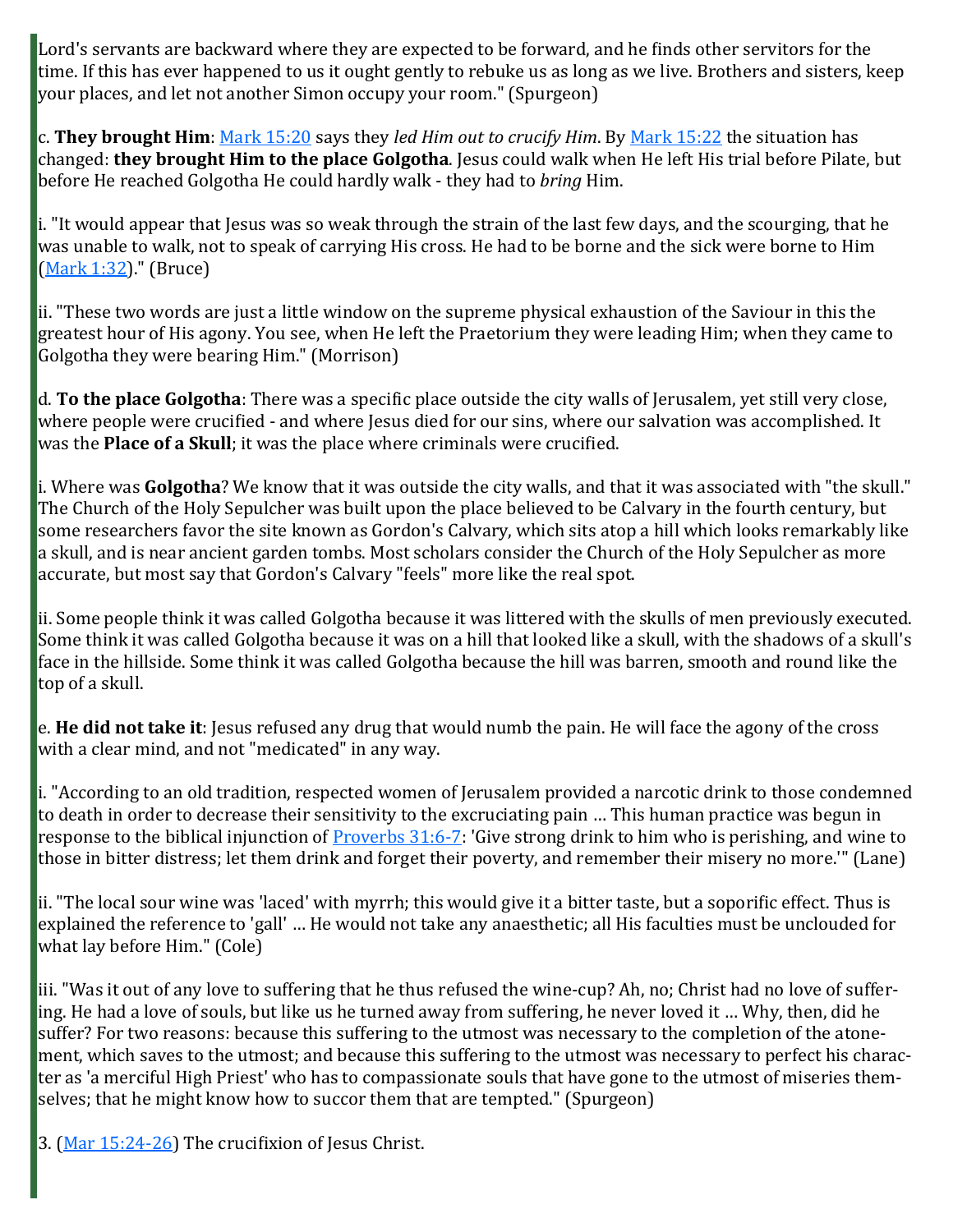And when they crucified Him, they divided His garments, casting lots for them to determine what every man should take. Now it was the third hour, and they crucified Him. And the inscription of His accusation was written above: THE KING OF THE JEWS.

a. **They divided His garments**: This was in fulfillment of the prophecy in [Psalm 22:](https://www.blueletterbible.org/kjv/psalms/22/1-31/s_500001) *They divide My garments among them, and for My clothing they cast lots* ([Psalm 22:18\).](https://www.blueletterbible.org/kjv/psalms/22/18/s_500018)

i. "Men were ordinarily crucified naked (Artemidorus II. 61). Jewish sensitivities, however, dictated that men ought not to be publicly executed completely naked, and men condemned to stoning were permitted a loincloth (M. *Sanhedrin* VI. 3). Whether the Romans were considerate of Jewish feelings in this matter is unknown." (Lane)

b. **And they crucified Him**: What was it like to be crucified? In days the New Testament was first written, the practice needed no explanation. Centuries later, we do well to appreciate just what happened when someone was **crucified**.

i. "Although the Romans did not invent crucifixion, they perfected it as a form of torture and capital punishment that was designed to produce a slow death with maximum pain and suffering." (Edwards)

ii. The victim's back was first torn open by the scourging, then the clotting blood was ripped open again when the clothes were torn off the victim. When he was thrown to the ground to fix his hands to the crossbeam, the wounds were torn open again and contaminated with dirt. Then, as he hung on the cross each breath made the painful wounds on the back scrape against the rough wood of the upright beam.

iii. When the nail was driven through the wrists, it severed the large median nerve going to the hand. This stimulated nerve produced excruciating bolts of fiery pain in both arms, and could result in a claw-like grip in the victim's hands.

iv. Beyond the excruciating pain, crucifixion made it painful to simply breathe. The weight of the body pulling down on the arms and shoulders made it feel like you could breathe in but not out. The lack of oxygen led to severe muscle cramps, which made it even harder to breathe. To get a good breath, one had to push against the feet and flex the elbows, pulling from the shoulders. Putting the weight of the body on the nail-pierced feet produced searing pain, and flexing the elbows twisted the hands hanging on the nails. Lifting the body for a breath also scraped the open wounds on the back against the rough wooden post. Each effort to get a proper breath was agonizing, exhausting, and led to a quicker death.

y. "Not uncommonly, insects would light upon or burrow into the open wounds or the eyes, ears, and nose of the dying and helpless victim, and birds of prey would tear at these sites. Moreover, it was customary to leave the corpse on the cross to be devoured by predatory animals." (Edwards)

vi. Death from crucifixion could come many different ways: acute shock from blood loss, suffocation from being too exhausted to breathe, dehydration, heart attack, induced by stress, or heart rupture from congestive heart failure. However, if the victim did not die quickly enough, his legs were broken and he was soon unable to breathe.

vii. How bad was crucifixion? We get our English word *excruciating* from the Roman word "out of the cross." "Consider how heinous sin must be in the sight of God, when it requires such a sacrifice!" (Clarke)

c. In Jesus' own day, crucifixion was known to be a horrible practice, yet the Romans used it as their main form of execution for non-Roman citizens. No Roman citizen could be crucified except by direct order of Caesar; it was reserved for the worst criminals and lowest classes.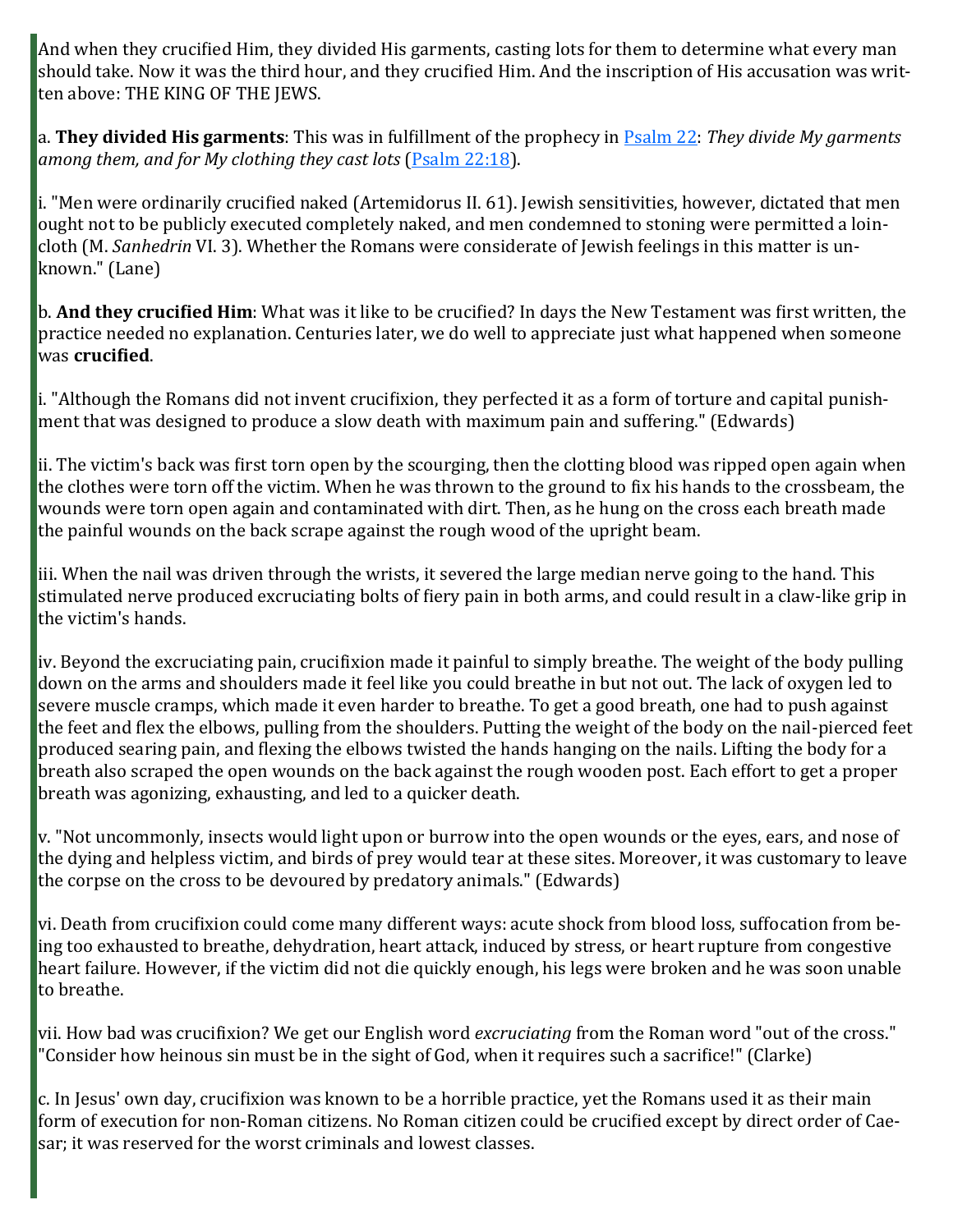i. The Roman statesman Cicero said: "It is a crime to bind a Roman citizen; to scourge him is an act of wickedness; to execute him is almost murder: What shall I say of crucifying him? An act so abominable it is impossible to find any word adequately to express."

ii. The Roman historian Tacitus described crucifixion as "a torture fit only for slaves."

d. **Now it was the third hour**: This is a problem, because [John 19:14](https://www.blueletterbible.org/kjv/john/19/14/s_1016014) says that it was at the *sixth hour* (about noon) that Pilate pronounced his verdict. Some think John and Mark counted time differently; some think the difference is due to copyist error; others think it is a *gloss* (a well-intentioned addition by an early copyist).

e. **And the inscription of His accusation was written above: THE KING OF THE JEWS**: "The wording was designed to convey a subtle insult to Jewish pretensions and to mock all attempts to assert the sovereignty of a subject territory." (Lane)

i. "It may the be that the message of this sign first aroused the hopes of repentant thief. He may have reasoned: 'If His name is Jesus, then He is a Saviour. If He is from Nazareth, then He would identify with rejected people. If He has a kingdom, then perhaps there is room for me!" (Wiersbe)

4.  $(Mar 15:27-32)$  $(Mar 15:27-32)$  $(Mar 15:27-32)$  Jesus is mocked on the cross.

With Him they also crucified two robbers, one on His right and the other on His left. So the Scripture was fulfilled which says, "And He was numbered with the transgressors." And those who passed by blasphemed Him, wagging their heads and saying, "Aha! *You* who destroy the temple and build *it* in three days, save Yourself, and come down from the cross!" Likewise the chief priests also, mocking among themselves with the scribes, said, "He saved others; Himself He cannot save. Let the Christ, the King of Israel, descend now from the cross, that we may see and believe." Even those who were crucified with Him reviled Him.

a. **Even those who were crucified with Him reviled Him**: Jesus was mocked by those crucified with Him, yet one of those criminals came to a saving faith in Jesus (Luke  $23:39-43$ ).

b. **Those who passed by blasphemed Him**: Jesus not only endured mocking and humiliation at the hands of the pagan Roman soldiers, but also from the religious leaders: they **blasphemed Him, wagging their heads … they mocked and said among themselves, "He saved others, Himself He cannot save."**

i. Greek scholar A.T. Robinson says **mocking** in [Mark 15:31](https://www.blueletterbible.org/kjv/mark/15/31/s_972031) describes "Acting like silly children who love to mock one another."

ii. **Let the Christ … descend now from the cross, that we may see and believe**: It is precisely because He would *not* come down that we believe in Him. Jesus did something greater than come down from the cross - He rose from the dead! Yet they did not believe even then.

iii. But many of the priests *did* eventually believe: *A great many of the priests were obedient to the faith.* [\(Acts](https://www.blueletterbible.org/kjv/acts/6/7/s_1024007)  [6:7\)](https://www.blueletterbible.org/kjv/acts/6/7/s_1024007)

c. **He saved others**: "That was a fact which even they could not deny. Everywhere, in Jerusalem, in all the towns and villages and hamlets through the countryside, were those whom He had saved." (Morgan)

d. It is bad enough that the Son of God came to earth and man murdered Him in the most tortured way possible; worst of all, sinful men *enjoyed* doing it.

5. ([Mar 15:33](https://www.blueletterbible.org/kjv/mark/15/33-37/s_972033)-37) The last words of Jesus from the cross.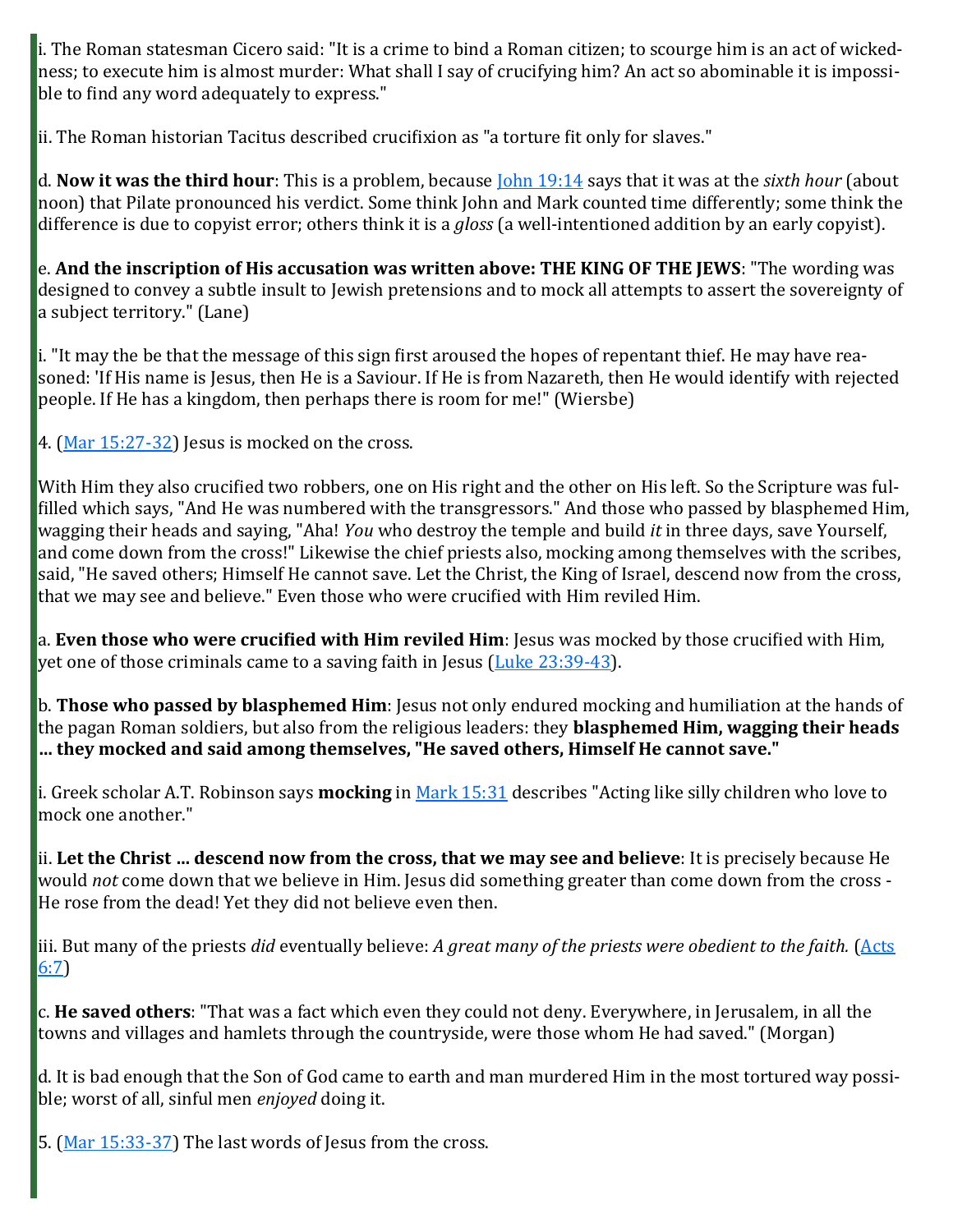Now when the sixth hour had come, there was darkness over the whole land until the ninth hour. And at the ninth hour Jesus cried out with a loud voice, saying, "Eloi, Eloi, lama sabachthani?" which is translated, "My God, My God, why have You forsaken Me?" Some of those who stood by, when they heard *that,* said, "Look, He is calling for Elijah!" Then someone ran and filled a sponge full of sour wine, put *it* on a reed, and offered *it* to Him to drink, saying, "Let Him alone; let us see if Elijah will come to take Him down." And Jesus cried out with a loud voice, and breathed His last.

a. **There was darkness over the whole land**: The remarkable darkness all over the earth showed the agony of creation itself in the Creator's suffering. "Origen (*Contra Celsus*, ii,33) and Eusebius (*Chron.*) quote the writing of Phlegon (a Roman historian) in which he makes mention of an extraordinary solar eclipse as well as of an earthquake about the time of the crucifixion." (Geldenhuys)

i. Luke tells us that *the sun was darkened* [\(Luke 23:45\)](https://www.blueletterbible.org/kjv/luke/23/45/s_996045), but Mark makes it clear that it stayed dark for three hours (**there was darkness over the whole land until the ninth hour**).

ii. Phlegon, Roman historian: "In the fourth year of the 202nd Olympiad, there was an extraordinary eclipse of the sun: at the sixth hour, the day turned into dark night, so that the stars in heaven were seen; and there was an earthquake." (cited in Clarke)

iii. This is especially remarkable because during a full moon - which Passover was always held at - a natural eclipse of the sun is impossible. This was an extraordinary miracle in the heavens.

b. **My God, My God**: By quoting [Psalm 22,](https://www.blueletterbible.org/kjv/psalms/22/1-31/s_500001) Jesus declares that He is fulfilling that passage, in both its agony and its victory.

i. The *agony* of **Psalm 22** was true for Jesus on the cross.

c. Jesus knew great pain and suffering (both physical and emotional) in His life, but had never known separation from His Father; now He does. There was a significant sense in which Jesus rightly felt **forsaken** by God the Father at this moment.

i. How? Because *God made Him who knew no sin to be sin for us, that we might become the righteousness of God in Him* ([2 Corinthians 5:21\)](https://www.blueletterbible.org/kjv/2corinthians/5/21/s_1083021).

ii. Jesus not only endured the *withdrawal* of the Father's fellowship, but also the actual outpouring of the Father's *wrath* upon Him as a substitute for sinful humanity.

iii. Horrible as this was, it fulfilled God's good and loving plan of redemption. Therefore, Isaiah can say *Yet it pleased the Lord to bruise Him* [\(Isaiah 53:10\).](https://www.blueletterbible.org/kjv/isaiah/53/10/s_732010)

iv. At the same time, we cannot say that the separation between the Father and the Son at the cross was complete, because as [2 Corinthians 5:19](https://www.blueletterbible.org/kjv/2corinthians/5/19/s_1083019) says, *God was in Christ reconciling the world to Himself* at the cross.

v. It rarely grieves man to be separated from God, or to consider that he is a *worthy* object of God's wrath; yet this was the true agony of Jesus on the cross.

d. **A sponge full of sour wine**: "The *vinegar* was the sour wine not only of the soldier's ration, but of everyday use ... This is apparently quite a different occasion from the official offering of the drugged wine in verse [23.](https://www.blueletterbible.org/kjv/mark/15/23/s_972023)" (Cole)

i. "A sour wine vinegar is mentioned in the OT as a refreshing drink [\(Numbers 6:13;](https://www.blueletterbible.org/kjv/numbers/6/13/s_123013) [Ruth 2:14\)](https://www.blueletterbible.org/kjv/ruth/2/14/s_234014), and in Greek and Roman literature as well it is a common beverage appreciated by laborers and soldiers because it relieved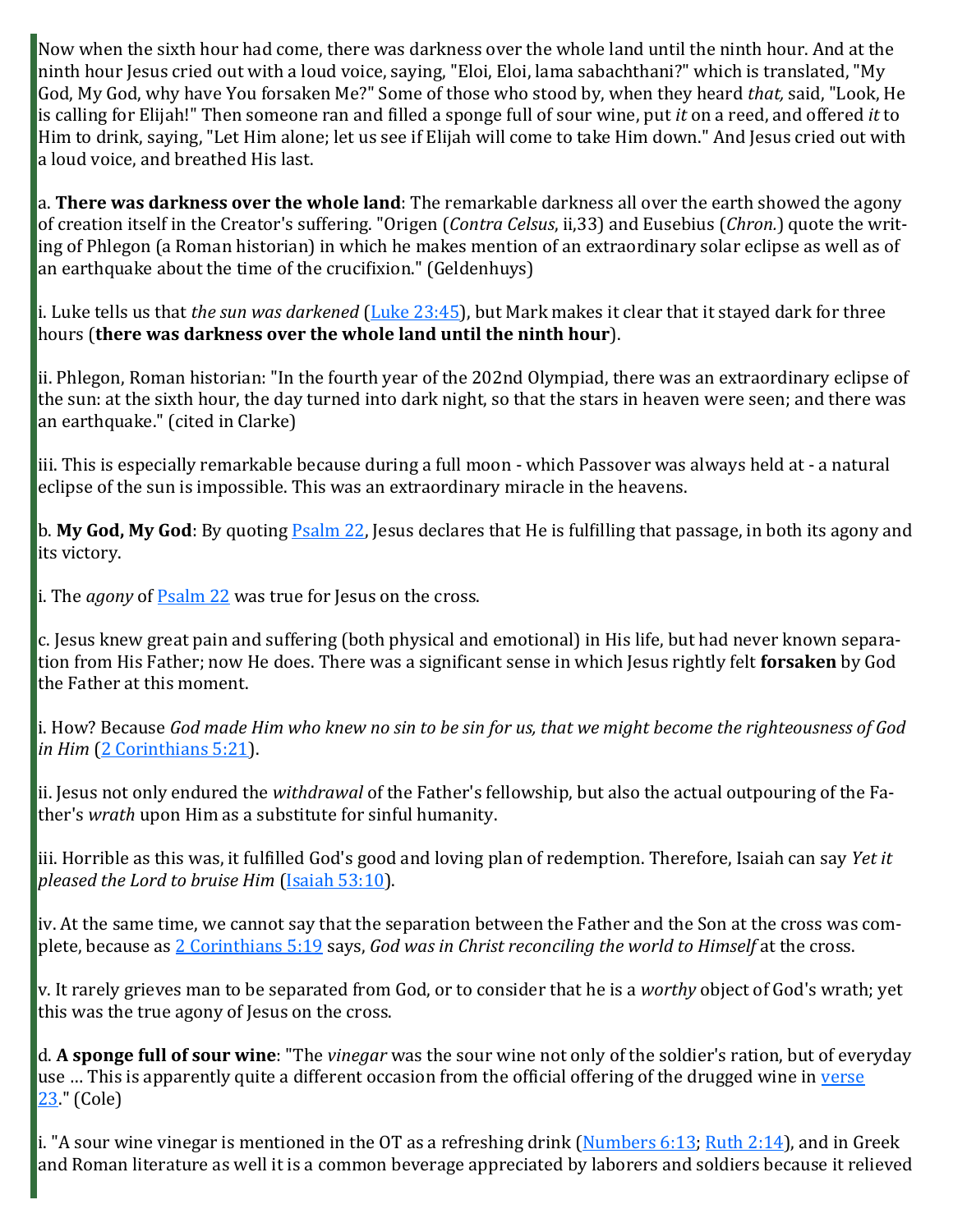thirst more effectively than water and was inexpensive." (Lane)

e. **Let us see if Elijah will come**: Sadly, Jesus is misunderstood and mocked until the bitter end. Spectators at the cross, with just enough knowledge of the Bible to get it really wrong, speculate wildly thinking that **Elijah** may come and rescue Jesus.

i. As Jesus hung on the cross, His listeners misunderstood Him by taking the part for the whole. He said, "**Eloi, Eloi, lama sabachthani?**" Not only did they get wrong what they heard (Jesus said, "**Eloi**" not "**Elijah**"), but they also only heard *one word* of what He said. This will not do for the true follower of Jesus; we hear not only *one word* from Jesus, but every word that proceeds from the mouth of God.

ii. One of the first things we know about Jesus was that He was misunderstood. When Joseph and Mary left Him behind at Jerusalem, they didn't understand that He had to be about His Father's business. Now at the end of His earthly ministry, He is also misunderstood on the cross.

iii. Jesus knew what it was to have His *motives* misunderstood. He healed people, and others said He did it by the devil. He reached out to sinners and people called Him a drunken pig. If you are a follower of Jesus, expect to have your *motives* misunderstood.

iv. Jesus knew what it was to have His *words* misunderstood. He said, "destroy this temple and in three days I will raise it up again," no doubt motioning towards His own body as He said it. Still, people insisted that He spoke of the literal temple in Jerusalem. Another time He knew Lazarus was dead and He told others that Lazarus was sleeping. They misunderstood Jesus and thought He meant Lazarus was getting much needed rest. If you are a follower of Jesus, expect to have your *words* misunderstood.

v. Jesus knew what it was to have His *silence* misunderstood. When He first appeared before Pilate, Pilate sent Him off to Herod. When Herod questioned Jesus, He didn't say a word. Herod misunderstood the silence of Jesus and saw it as weakness and powerlessness. Herod was blind to the power and dignity in the silence of Jesus. If you are a follower of Jesus, expect to have your *silence* misunderstood.

f. **Jesus cried with a loud voice and breathed His last**: Most victims of crucifixion spent their last hours in complete exhaustion or unconsciousness before death. Jesus was not like this; though tremendously tortured and weakened, He was conscious and able to speak right up to the moment of His death.

i. [John 19:30](https://www.blueletterbible.org/kjv/john/19/30/s_1016030) tells us what He said when He **cried with a loud voice**: *it is finished*, which is one word in the ancient Greek language, the word *tetelestai*. This ancient word *tetelestai* means, "Paid in Full." This is the cry of a winner, because Jesus *paid in full* the debt of sin we owed, and had finished the eternal purpose of the cross.

ii. At some point before He died, before the veil was torn in two, before He cried out *it is finished*, an awesome spiritual transaction took place. God the Father set upon Jesus all the guilt and wrath our sin deserved, and Jesus bore it in Himself perfectly, totally satisfying the wrath of God toward us.

iii. As horrible as the physical suffering of Jesus was, this spiritual suffering, this act of being judged for sin in our place, was what Jesus really dreaded about the cross. This was the *cup* - the cup of God's righteous wrath - that Jesus trembled at drinking [\(Luke 22:39](https://www.blueletterbible.org/kjv/luke/22/39-46/s_995039)-46, [Psalm 75:8,](https://www.blueletterbible.org/kjv/psalms/75/8/s_553008) [Isaiah 51:17,](https://www.blueletterbible.org/kjv/isaiah/51/17/s_730017) [Jeremiah 25:15\).](https://www.blueletterbible.org/kjv/jeremiah/25/15/s_770015) On the cross Jesus became, as it were, an *enemy* of God who was judged and forced to drink the cup of the Father's fury, so we would not have to drink that cup.

iv. [Isaiah 53:3](https://www.blueletterbible.org/kjv/isaiah/53/3-6/s_732003)-6 puts it powerfully.

v. "Reader! *one drop* of this cup would bear down thy soul to endless ruin; and these agonies would annihilate